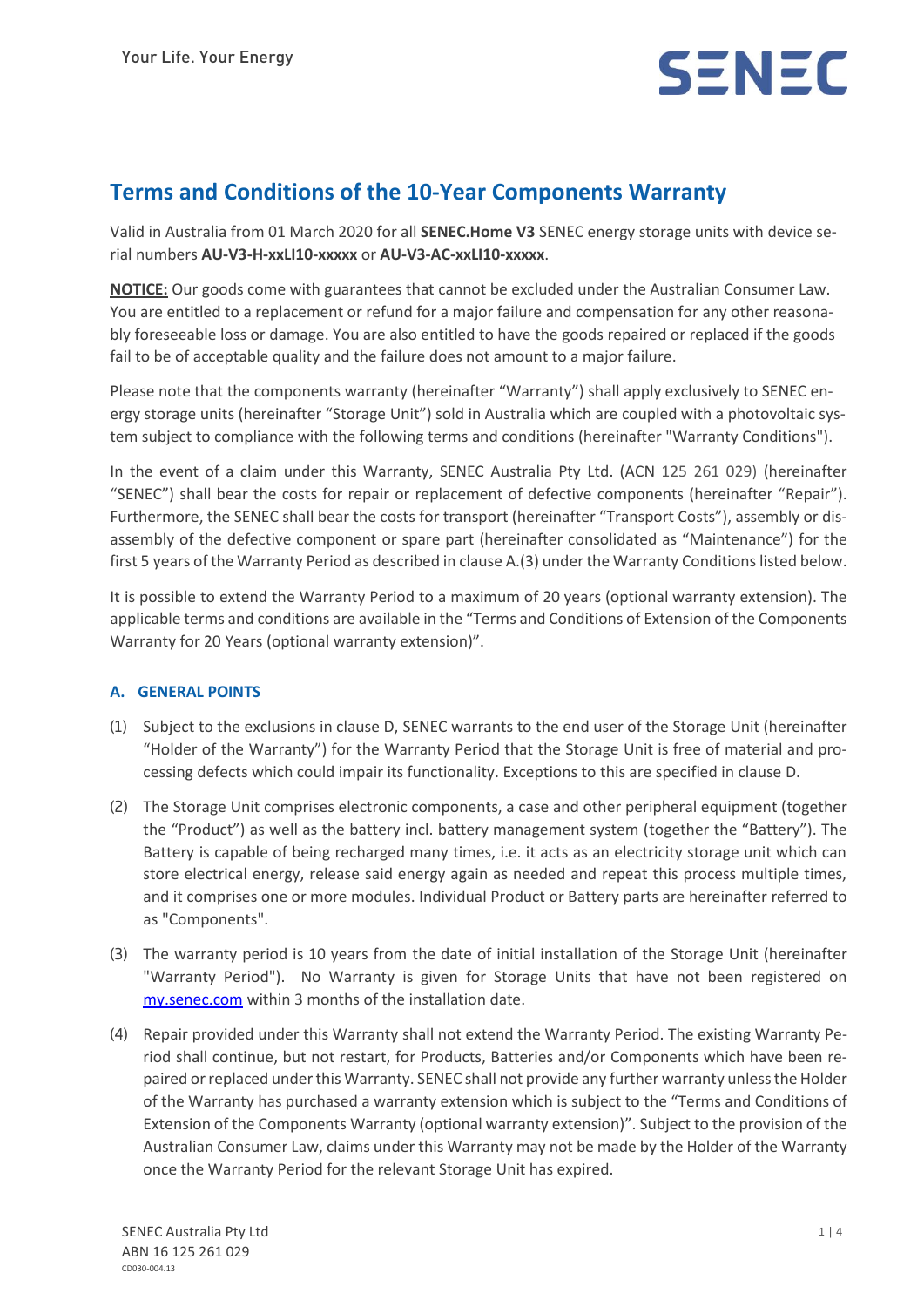

#### **B. HOW TO MAKE A CLAIM UNDER THIS WARRANTY**

- (1) A claim under this Warranty may be made if the Storage Unit becomes defective within the Warranty Period. The Storage Unit shall be considered defective for the purposes of this Warranty if material and/or processing defects are present which impair its functionality.
- (2) The Holder of the Warranty must present their claim to the SENEC at the following address (e.g. by post or email) no later than 14 days after they detecting a defect or ought to have detected a defect:

## **SENEC Australia Pty. Ltd. PO BOX 1476, Osborne Park DC, WA 6916, Australia**

#### **Email: service-australia@senec.com**

(3) The Holder of the Warranty must keep the original purchase receipt of the Storage Unit for the entire Warranty Period and provide it to the SENEC in the event of any claim under this Warranty. If the original purchase receipt cannot be produced, SENEC shall be entitled to reject any and all Warranty claims from the Holder of the Warranty pursuant to these Warranty Conditions.

#### **C. WARRANTY**

- (1) In the event of a claim under this warranty, SENEC shall decide whether the defective Component should be repaired or replaced with a spare part of equal value. The claim shall be considered to have been resolved when the storage unit becomes as functional as it was before the occurrence of the circumstances leading to the claim. If a defective Component is replaced, ownership of said defective Component shall be transferred to SENEC.
	- (2) Subject to any rights which the Holder of the Warranty may have under the Australian Consumer Law, any claims against SENEC extending beyond the scope of this Warranty, in particular damages claims and/or consequential damages on account of defects, e.g. due to lost profit, compensation for use and lost electricity/heating/mobility cost savings, shall not be covered by this Warranty and are thus excluded.

#### **D. LIMITATIONS AND EXCLUSIONS TO THIS WARRANTY**

The Holder of the Warranty shall not be entitled to make any claims under this Warranty, and this Warranty does not apply where the alleged defect was caused in full or in part by one of the following factors:

- (a) Use contrary to SENEC's instructions or the user guide and/or abuse and/or neglect;
- (b) Installation carried out in a manner that is improper, non-standard, or non-compliant with the SENEC's installation instructions where such installation is not carried out by SENEC;
- (c) Control, operation or storage conducted in an improper manner or contrary to the SENEC's installation instructions or user guide;
- (d) Lack of regular maintenance in compliance with SENEC's maintenance conditions see also user guide;
- (e) Wear to moving parts and other wear and tear;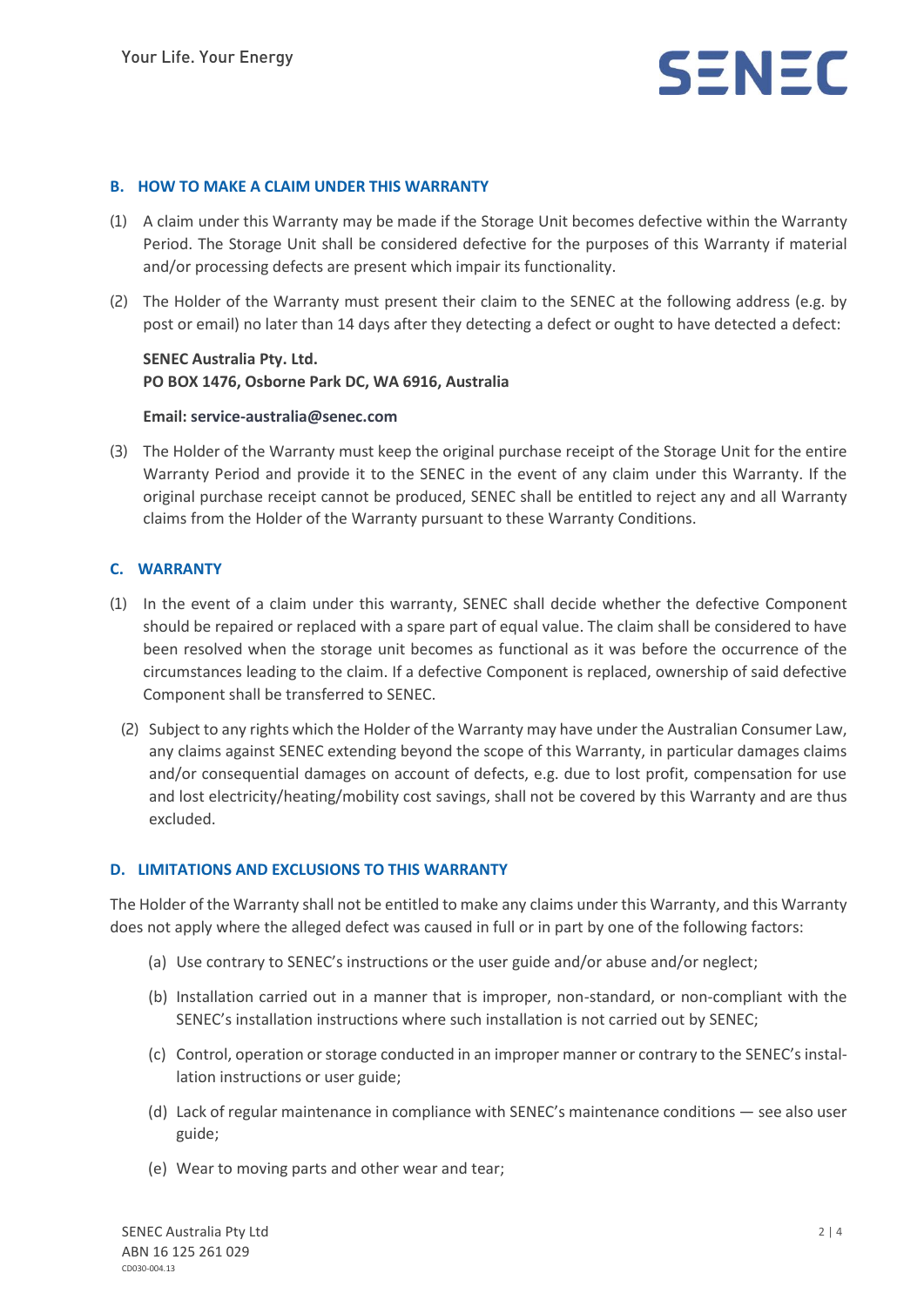# SENEC

- (f) Operation with defective safety devices;
- (g) Installation outside enclosed rooms or installation of the Storage Unit in a location that is not suitable according to the data sheet/installation instructions with respect to humidity and protection;
- (h) Unauthorised modifications or repairs of any type which were not performed by a qualified electrician specifically trained for such tasks and/or were performed without the written consent of SENEC;
- (i) Use of spare parts and accessories which do not comply with the original specifications of SENEC;
- (j) Removal of, damage to or destruction of the identification plate or the seal affixed by SENEC;
- (k) Non-compliance with the safety regulations and instructions contained in the installation instructions and user guide;
- (l) Failure to register the Storage Unit at my.senec.com within 3 months of the installation date;
- (m) Insufficient ventilation of the system pursuant to the user guide;
- (n) Force majeure, natural disasters and other external influences incl. exposure to unusual physical or electrical effects (e.g. impact from foreign objects, lightning strike, electrical overload, starting current, accidents, fire, flooding, strong vibration, etc.) and other circumstances beyond SENEC's control;
- (o) Pest infestation as well as other damage caused by animals;
- (p) Damage in transit;
- (q) Limitations due to changes in law/technical advancements;
- (r) Interruption to the power supply and/or internet connection where such interruption is the responsibility of the Holder of the Warranty and was not caused by a Storage Unit system hardware and/or software problem;
- (s) Overhaul, replacement or repair works undertaken prior to approval from SENEC of any claim under this Warranty; and
- (t) Defects arising due to the installation of the Storage Unit where the Storage Unit was not installed by SENEC.

#### **E. COSTS IN CASES OF NON-JUSTIFIED WARRANTY CLAIMS**

If the Holder of the Warranty asserts claims against SENEC on account of a defect and it becomes apparent upon inspection of the storage unit that there is no defect which would be cause for a claim under this Warranty or an exclusion listed in clause D. applies, SENEC shall present the Holder of the Warranty with a repair estimate, which the Holder of the Warranty may then either accept or refuse. Should the Holder of the Warranty accept the estimate, they will be issued with an invoice for repair work, spare parts and any other costs listed in the estimate payable within 4 weeks of receipt of the